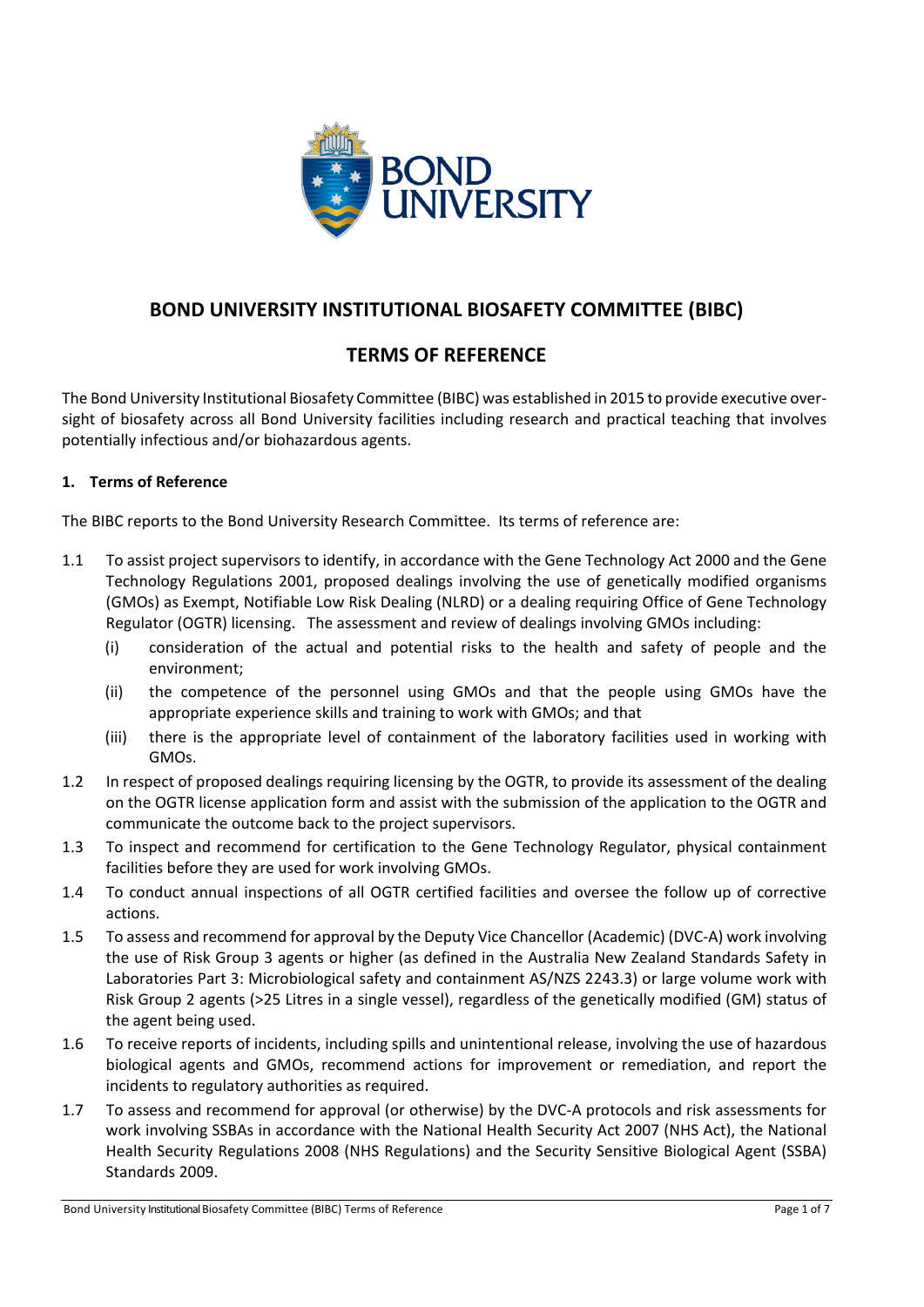- 1.8 To provide advice to the Vice Chancellor of Bond University (or delegated officer) in relation to any biological hazard generated in the course of, or relevant to, teaching, research or other activity within Bond University or its affiliated organisations.
- 1.9 To forward any complaints and allegations of research involving hazardous biological agents and GMOs which may involve deviations from the Bond University Code for the Responsible Conduct of Research to the DVC-A .
- 1.10 To report to the OGTR in accordance with the obligations and responsibilities under the Act, regulations and guidelines for accreditation of organisations issued by the Regulator.
- 1.11 To report on a regular basis to the DVC-A and annually to University Council on its activities and compliance with its terms of reference.

The terms of reference outlined above apply to any and all research and practical teaching within Bond's Institutional facilities that involves potentially infectious and/or bio-hazardous agents (including blood, saliva and tissues) as is indicated by the references to biological agents and hazardous materials identified above.

### **2. Functions and Responsibilities**

The Bond University IBC has been established to provide advice and support for the management of Biosafety within Bond University facilities. The purpose of this IBC is to provide advice and support to researchers and technical staff within Bond University with respect to the regulatory processes surrounding low-risk contained dealings with GMOs that do not require case-by-case consideration by the Regulator. BIBC, on behalf of Bond University aims to ensure compliance with legislative requirements. The BIBC is required to assess Notifiable Low Risk Dealings (NLRD) and make a Record of Assessment (RoA) (as required by regulation 13B of the Gene Technology Regulations 2001 as amended 1 September 2011).

#### **2.1 Advisory Functions**

- To assess all applications for work with GMOs including exempt dealings and notifiable low risk dealings against OGTR guidelines;
- To assess and recommend applications for work with GMOs as licensed dealings before submission to OGTR for approval;
- To develop policy relating to dealings with biologically hazardous or genetically modified organisms for recommendation to University Management Committee (UMC) through the Deputy Vice Chancellor (Academic) and Bond University Research Committee;
- To advise the Deputy Vice Chancellor (Academic) and the Bond University Research Committee on dealings with genetically modified organisms and biosafety materials, including procedural matters;
- To undertake an advisory role to faculty/institute health and safety committeesin relation to research and teaching activities involving any substance which poses a risk in the form of a disease transmitted by air, tissue or blood and body fluids from human and animal sources;
- Through the Facilities Management Department stakeholder process, to participate in the decision making processes regarding new or redeveloped physical containment areas and to recommend the certification of OGTR physical containment (PC) facilities to the Gene Technology Regulator;
- To participate in the decision making process to regards to pathogenic waste;
- To refer matters to University Human Research Ethics Committee, University's Animal Ethics Committee, faculty/institute health and safety committees or State and Federal regulators as required or requested.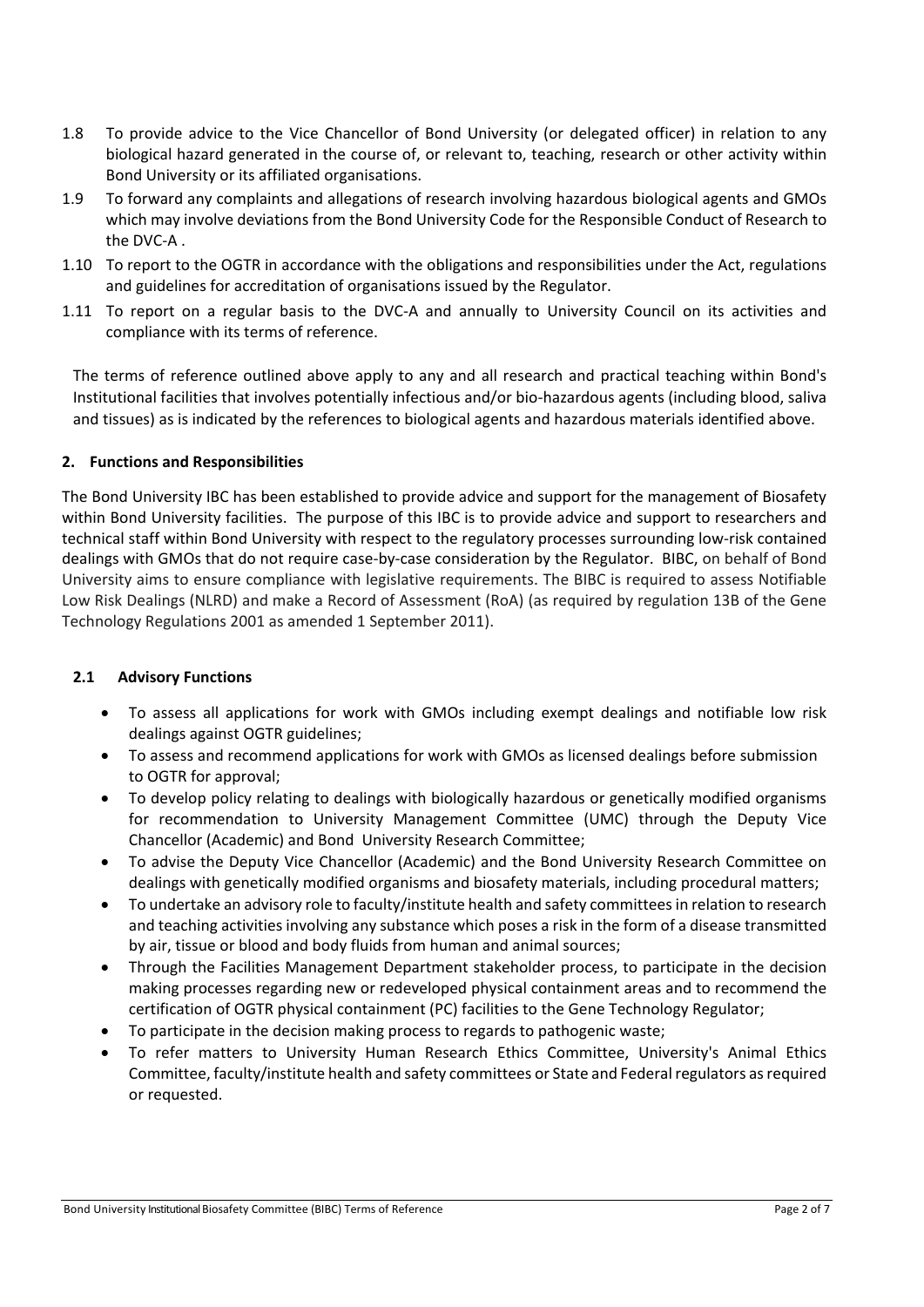### **2.2 Monitoring Functions**

- To monitor approved work until its completion, to ensure continued compliance with relevant requirements, and may withdraw approval when necessary;
- To conduct annual inspections of certified physical containment (PC) facilities and practices;
- To monitor annual inspection reports of physical containment facilities, and conducts random reviews as appropriate;
- To monitor the annual report of mechanical ventilation integrity of PC facilities from the Facilities Management Department;
- To monitor reports of adverse events from laboratory, field or other work related to biosafety including risk management practices within Bond University's institutional facilities;
- To maintain a register of proposed and approved dealings with genetically modified organisms;
- To monitor the availability and uptake of biosafety education programs

It is the responsibility of chief researchers and teaching staff who plan to use potentially hazardous materials including but not limited to GMOs to obtain appropriate biosafety approvals from the BIBC prior to commencement of research or teaching work with biological materials covered by the act, or other potentially hazardous materials and to ensure that project staff and students are qualified, trained and appropriately supervised. All such work would require notification to the BIBC through an application process.

All personnel working with biological material should be familiar and comply with regulatory authorities' and Bond University's internal requirements in this area. This information is provided at training sessions provided at Bond University as required.

The university recognizes the need to protect staff from potential hazards associated with research on biological organisms or material contained within or derived from such organisms. Responsibility for ensuring that researchers conform to acceptable standards rests with the BIBC.

### **3. Reporting**

**Chief Researchers and teachers** are required to:

- (i) Immediately notify BIBC either through the Ethics Coordinator or the Chair in the event of adverse or unexpected effects impacting on the animal's wellbeing;
- (ii) Notify BIBC on completion or discontinuance of a project;
- (iii) Allow access to the animal facility and provide information/logs any other time as requested by BIBC. Logs should be maintained to record the management of animals, in accordance with the Gene Technology Act 2000;
- (iv) Allow access to the research or teaching laboratory and provide information/logs any other time as requested by BIBC. Laboratory records will be maintained, in accord with Section 2.6 of the Australian Code for the Responsible Conduct of Research;
- (v) Report in writing annually to BIBC, following the guidelines set down by BIBC.

BIBC is required to provide an annual written report to the University and to the Department of Science, Information Technology and Innovation as the state biotechnology regulator and other such regulatory bodies as required by law through the Vice Chancellor.

#### **4 Researcher Non-compliance**

Researchers and teachers using animals for scientific purposes have personal responsibility for all matters relating to the welfare of the animals. Anyone found to be operating outside the Code, the Animal Care and Protection Act 2001 and Bond University Regulations and Policies will have their project immediately suspended by BIBC.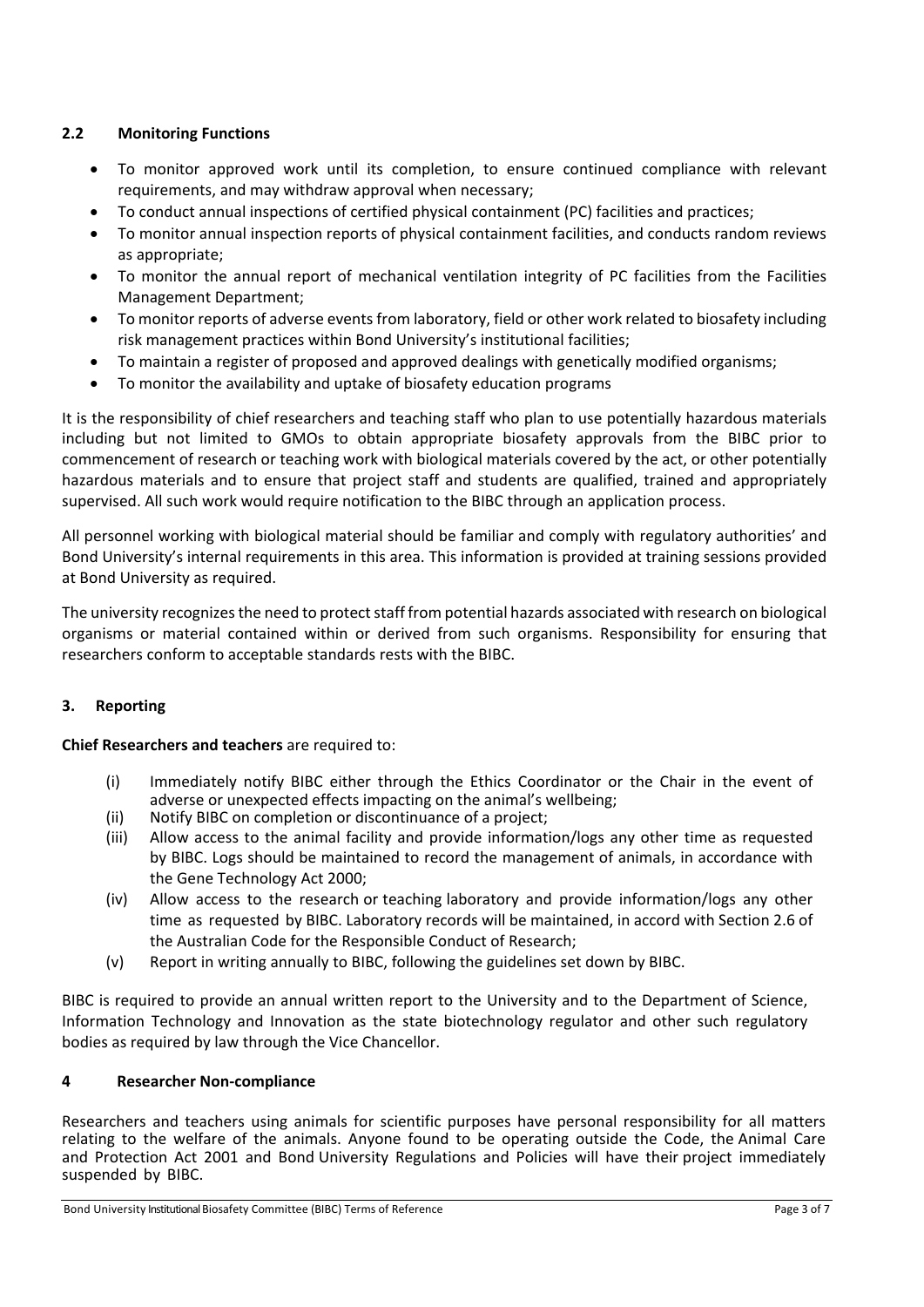Bond University, BIBC, investigators and teachers all have responsibility for compliance with the Australian Code for the Responsible Conduct of Research and Bond University regulations, policies and procedures. Noncompliance could result in fines, possible imprisonment, suspension of all or part of NHMRC funding to Bond University and suspension of registration as a scientific user.

### **5 Revision**

These Terms of Reference will be reviewed as necessary in response to changes in legislation and departmental policy. Responsibility to review the Terms of Reference will rest with the Chair of the Committee, who will Report on a regular basis to the DVC (A) and through the DVC (A) annually to University Senate on its activities and compliance with its terms of reference. The Chair will also be responsible to report to the DVC (A) the nature and impact on Bond University of any changes in legislation and policy.

### **6 Membership**

Membership of the BIBC is constituted to ensure that it has the collective technical scientific expertise to review and assess those applications that are likely be put to it by from Bond University researchers. The BIBC, via the Chair, has authority to seek additional expert advice, whether from internal or external sources, in the consideration of any matter before it.

A minimum of seven (7) core members shall be appointed by the Deputy Vice Chancellor (Academic) (DVC-A) The DVC-A may appoint additional members, as required. The Chair shall nominate, from amongst the committee, a person to fulfill the duties of Chair in their absence.

Membership shall be based on experience and skills. The BIBC membership shall possesses the collective technical and scientific expertise to assess and advise on the identification and management of risks associated with dealings with GMOs for which the IBC is requested or required to provide assessment and advice. An IBC will be compliant with this condition if it is necessary for it to rely on the advice of an expert (i.e. not a member of the IBC) to address specific, short-term skills deficit in the IBC.

| Role                           |                    | <b>Description</b>                                                                                                                                                                     |  |
|--------------------------------|--------------------|----------------------------------------------------------------------------------------------------------------------------------------------------------------------------------------|--|
| Chair                          | Appointed by DVC-A | A Bond University employee with suitable laboratory<br>and biochemistry experience.                                                                                                    |  |
| <b>WH&amp;S Representative</b> | Appointed by DVC-A | A representative from the Workplace Health and<br>Safety Office                                                                                                                        |  |
| <b>Biochemist</b>              | Appointed by DVC-A | A biochemist experienced in working with Genetically<br>Modified Organisms or products derived therefrom                                                                               |  |
| Molecular Biologist            | Appointed by DVC-A | A Molecular Biologist experienced in working with<br>Genetically Modified Organisms or products derive<br>therefrom.                                                                   |  |
| Laboratory Engineer            | Appointed by DVC-A | A person with experience in working with the<br>standards and practices of physical containment<br>laboratories of a level suitable for managing the<br>organisms under consideration. |  |
| Ethics Advisor                 | Appointed by DVC-A | A person with experience in the consideration of<br>ethical implications of research                                                                                                   |  |
| Lay Person                     | Appointed by DVC-A | A person who is not a researcher and who is not<br>associated with Bond University.                                                                                                    |  |

Secretary to the BIBC shall be the Research Ethics Manager, Office of Research Services.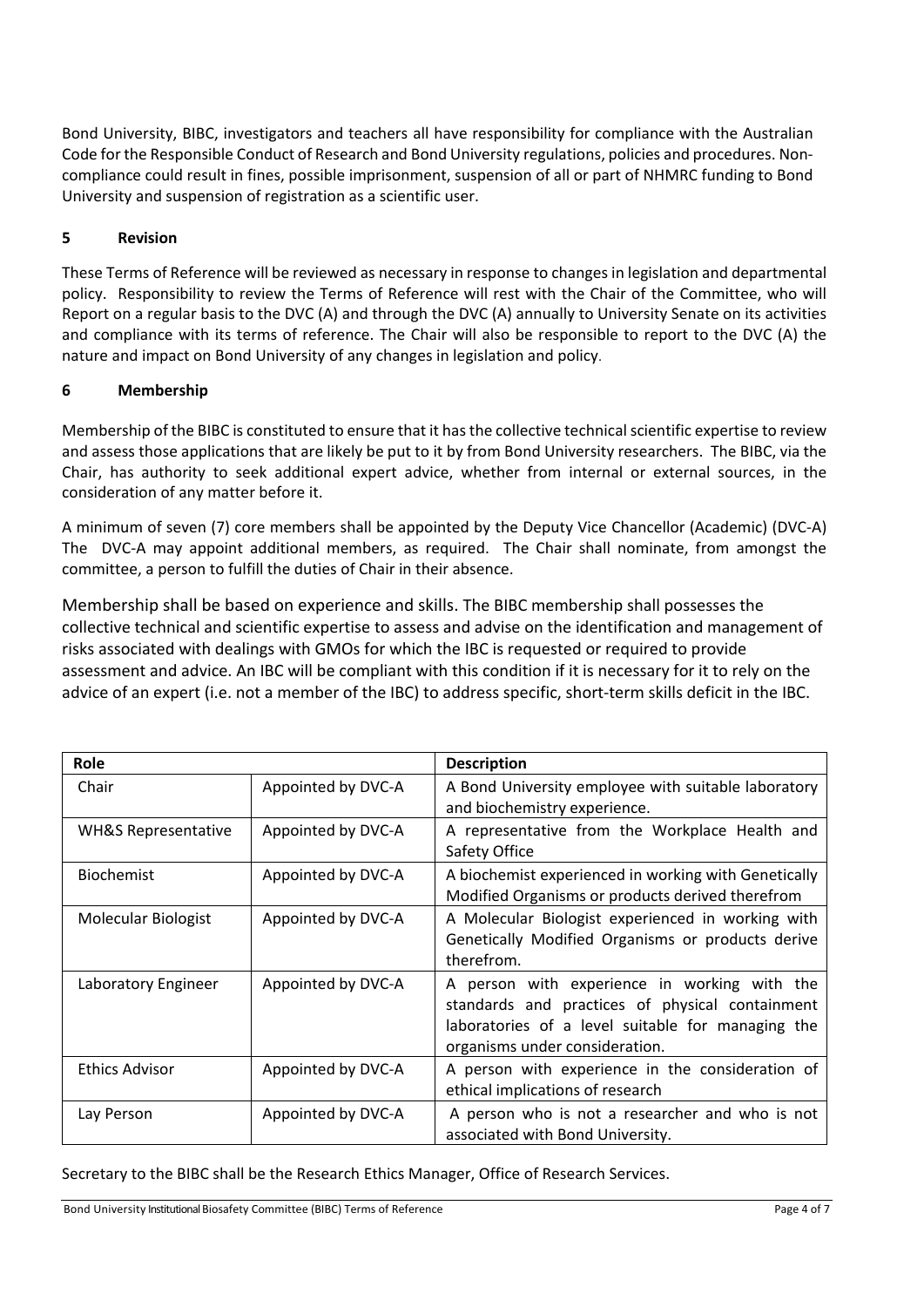### **7 Term of appointment**

Each member will have a three-year appointment with the possibility of re-appointment. Appointments will be staggered, approximately half the members completing their terms at the end of any one year.

A quorum for the committee is 4 members.

#### **8 Governance Structure**

The Bond Institutional Biosafety Committee (BIBC) reports to the Bond University Research Committee. Minutes of the BIBC proceed to Research Committee for endorsement and are to be forwarded concurrently to the Bond University Human Research Ethics Committee (BUHREC) for noting. See Appendix 1 for Governance Structure diagram.

BIBC will meet a minimum three (3) times per calendar year.

## **9 Related Procedures**

[Biosafety Manual](https://bond.edu.au/files/3821/Biosafety%20Manual.pdf)

### **10 Related Policy, Guidelines and Forms**

- [TLR 5.06](http://www.staff.bond.edu.au/quality/policies/teaching/TLR506.pdf) [Code of Conduct for Research](https://www.staff.bond.edu.au/quality/policies/teaching/TLR506.pdf)
- BU Guidelines on Handling Allegations of Research Misconduct (forthcoming)
- [TLR 8.01](http://www.staff.bond.edu.au/quality/policies/teaching/TLR801.pdf) Bond University Human [Research Ethics Policy](https://www.staff.bond.edu.au/quality/policies/teaching/TLR801.pdf)
- TLR 8.02 [Bond University Animal Research Ethics Committee \(BARC\) Policy \(Issue 1\)](https://www.staff.bond.edu.au/quality/policies/teaching/TLR802.pdf)
- The [Queensland Work Health and Safety Act](https://www.legislation.qld.gov.au/LEGISLTN/CURRENT/W/WorkHSA11.pdf)
- The [Department of Agriculture-Biosecurity](http://www.agriculture.gov.au/biosecurity) (nee AQIS)
- The [Office of the Gene Technology regulator](http://www.ogtr.gov.au/)
- [AS2243.3 Safety In Laboratories:](https://archive.org/details/as-nzs.2243.3.2010) Microbiological Safety and Containment
- [Australian Code For The Responsible Conduct Of Research](https://www.nhmrc.gov.au/guidelines-publications/r39)
- Animal Care and [Protection](https://www.legislation.qld.gov.au/LEGISLTN/CURRENT/A/AnimalCaPrA01.pdf) Act 20[01](https://www.legislation.qld.gov.au/LEGISLTN/CURRENT/A/AnimalCaPrA01.pdf)
- [National Health Security Act 2007](https://www.legislation.gov.au/Details/C2010C00816) (NHS Act)
- [National Health Security Regulations 2008](https://www.legislation.gov.au/Details/F2013C00171) (NHS Regulations)
- [Security Sensitive Biological Agent \(SSBA\) Standards 2009](https://www.health.gov.au/internet/main/publishing.nsf/Content/ssba.htm/$File/SSBA-April-2013.pdf)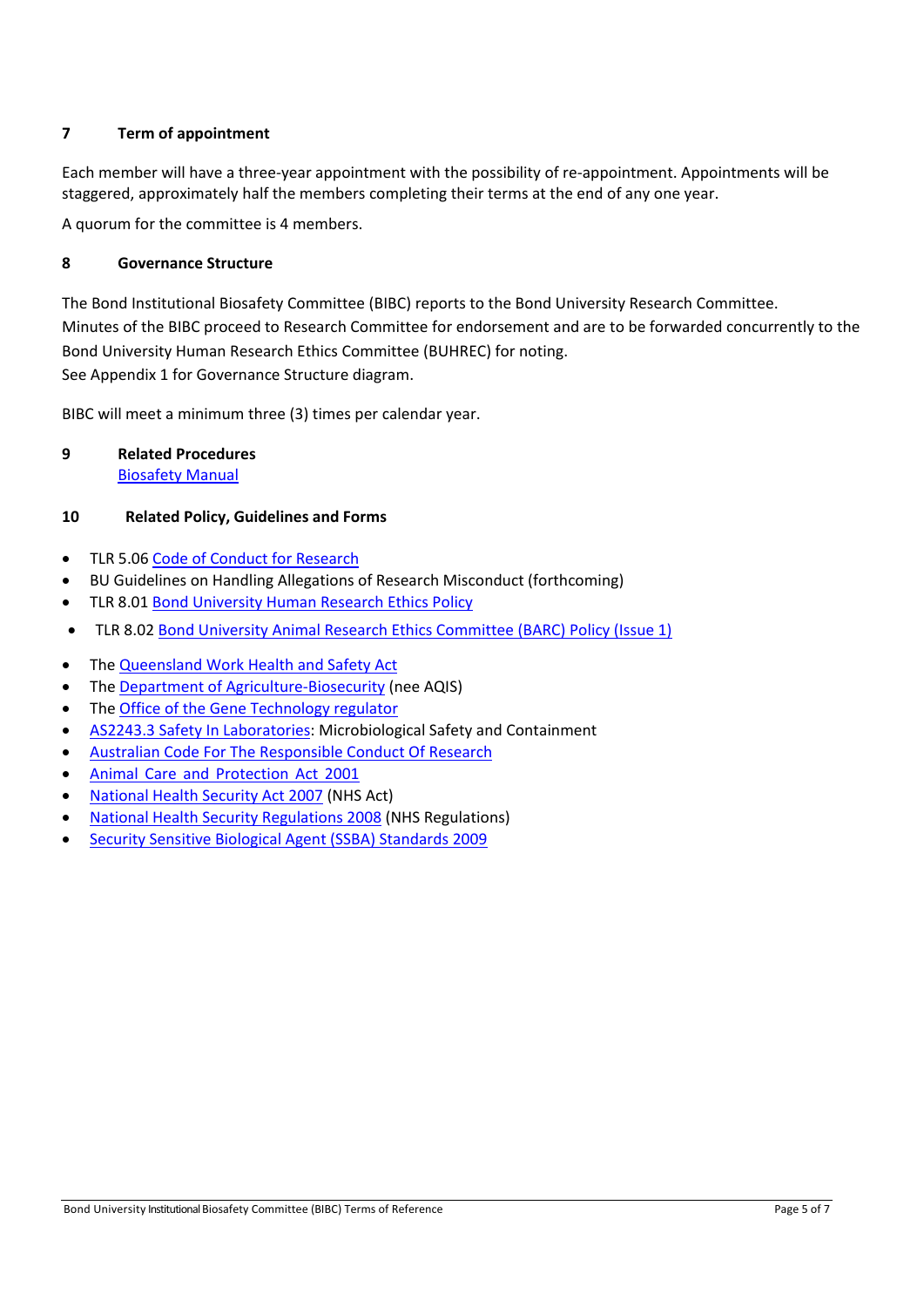| <b>BOND UNIVERSITY INSTITUTIONAL BIOSAFETY COMMITTEE (BIBC)</b><br><b>Membership</b> |                                |                   |                 |  |  |
|--------------------------------------------------------------------------------------|--------------------------------|-------------------|-----------------|--|--|
| Name                                                                                 | Position                       | <b>Start Date</b> | <b>End Date</b> |  |  |
| Mr John Leggett                                                                      | Chair                          | 01/07/2019        | 31/12/2021      |  |  |
| Michelle McBride                                                                     | <b>WH&amp;S Representative</b> | 14/12/2017        | 31/12/2020      |  |  |
| Dr Kevin Ashton                                                                      | <b>Biochemist</b>              | 08/07/2019        | 31/12/2021      |  |  |
| Dr Anna Lohning                                                                      | Molecular Biologist            |                   |                 |  |  |
| Dr Jon Tan                                                                           | Laboratory Engineer            | 15/12/2017        | 31/12/2020      |  |  |
|                                                                                      | <b>Ethics Advisor</b>          |                   |                 |  |  |
| Mr Callum Agius                                                                      | Lay Person                     | 23/01/2018        | 31/12/2019      |  |  |
| Dr Katie Powell                                                                      | Laboratory Manager             | 15/08/2018        | 31/12/2021      |  |  |
| Dr Lisa Marlow                                                                       | Secretary                      |                   |                 |  |  |